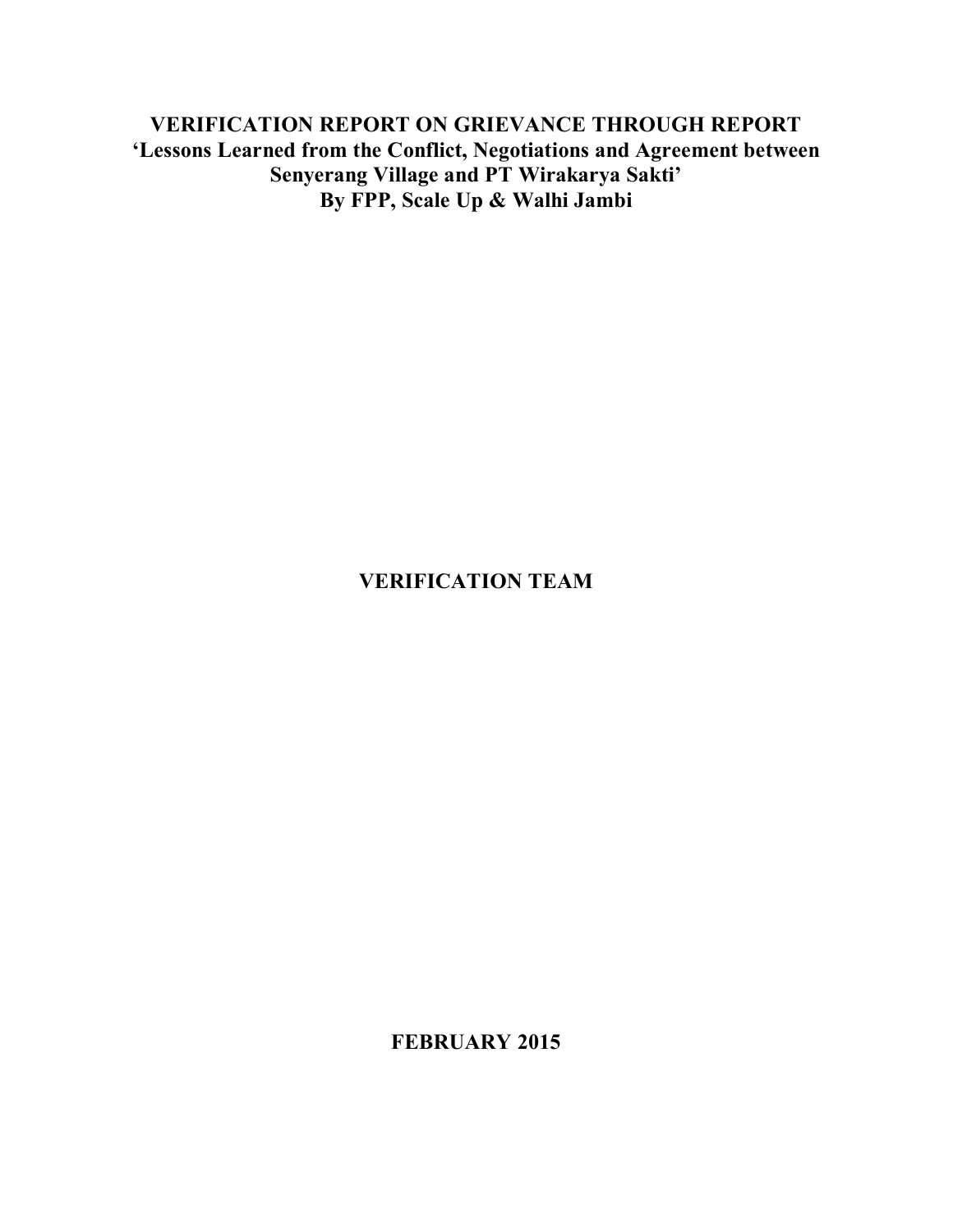## **1. Background**

On February 1 2013, APP through its Forest Conservation Policy (FCP) had committed to protection of High Conservation Value Forest (HCVF) and High Carbon Stock (HCS) Forest, sustainable peatland management, responsible social and community engagement, and ensuring that its third party fiber sourcing supports responsible forest management.

Forest People Program (FPP), Scale Up and Walhi Jambi are independent non-profit organizations that undertook a study to learn on conflict resolution process between PT Wirakarya Sakti (WKS) and the community of Senyerang village. The study, which report was released on December 19 2014, was undertaken to learn from the negotiation process and the resulting agreement, and as learning material for the improvement of mediation process in the future. The report can be accessed through the following link:

http://www.forestpeoples.org/topics/pulp-paper/publication/2014/lessons-learned-conflict-negotiationsand-agreement-between-senye .

The report discussed the history of Senyerang Village and various stages of the dispute and resolution efforts taken place until the case is resolved in 2013. The process was compared to APP FCP commitment.

Summary of issues raised throughout the study in relation with APP FCP commitments are as follows:

**Issue 1**: "The negotiations between WKS andSenyerang did not follow the policy commitments contained in the FCP.The object for the negotiations remained allotting two hectares per family(4,004 hectares), rather than addressing the community claim to all the lands of the Senyerang village (7,224 hectares)."

**Issue 2:** "A process of participatorymapping of all of the lands of Senyerang village did not take place."

**Issue 3:** "TheSenyerang community members that the authors spoke to were not awarethat they had the right to choose their own institutions to participate inthe negotiations," And "APP and TFT had not informed thecommunity that they had the right to request that the negotiations beundertaken with an independent mediator. This was confirmed by one ofthe community leaders interviewed by the authors."

**Issue 4:** "The villagers were not consulted about High Conservation Value (HCV)and High Carbon Stock (HCS) assessments." And "The landzoningproposals of the HCV and HCS assessments were not includedin the negotiations, although these would be bound to have implicationsfor which lands could actually be used both by the farmers and by thecompany."

during the negotiations with WKS."

**Issue 5:** "The Senyerang negotiators had extremely limited access to independentadvice before and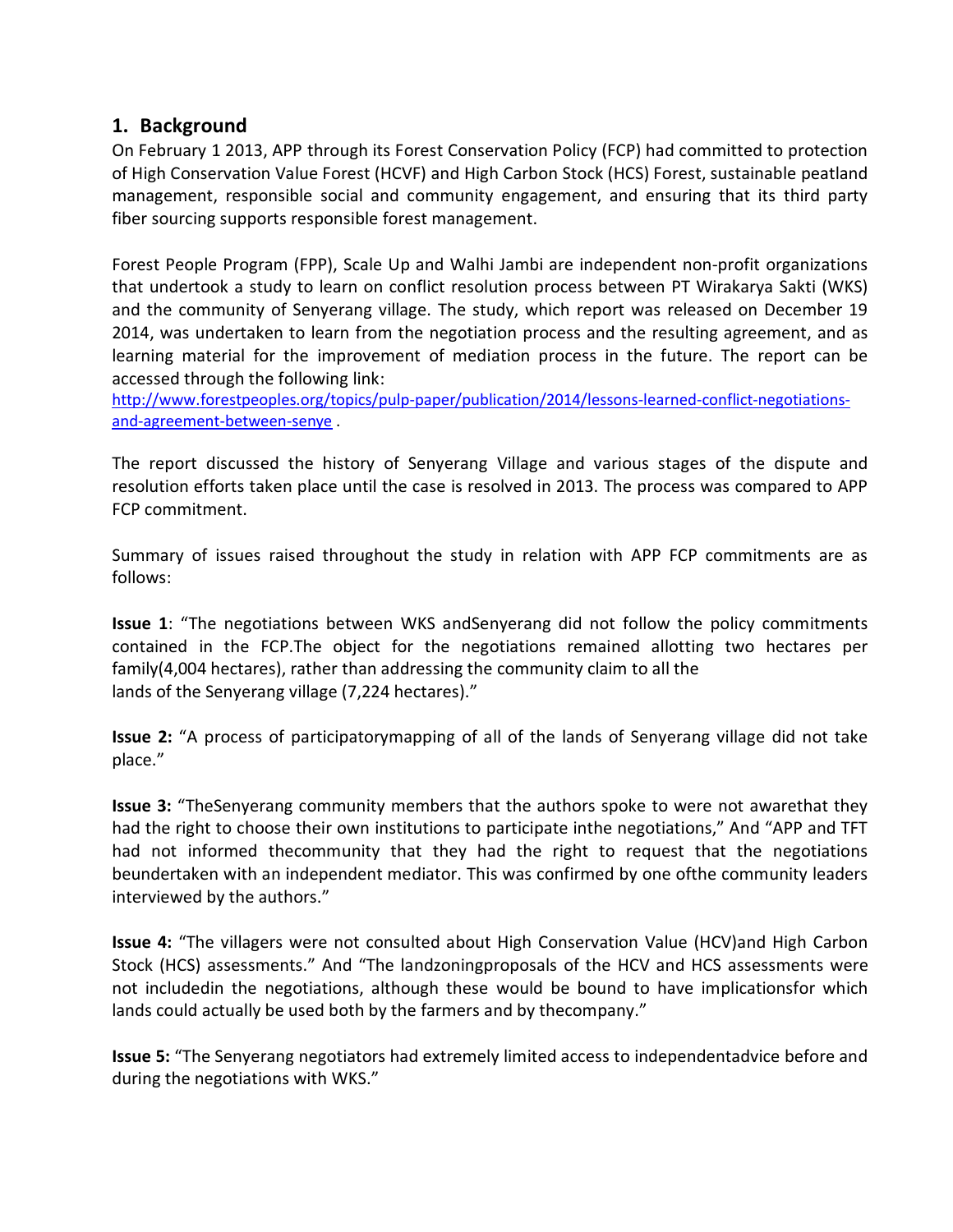**Issue 6:** "the Agreement between WKS and Senyerang village isa first step towards resolving an outstanding conflict, it does not conformto the public commitments made in APP's Forest Conservation Policy, andelaborated in APP's Standard Operating Procedures."

# **2. Verification Process**

Before the report is officially launched, APP through its Grievance Committee has taken steps to verify the statements made within the report. The verification process continues after the official report is released.

The verification steps taken are as follows:

- 1. 29 October 2014: APP/SMF invited FPP to have a direct meeting with Senyerang community representatives who were actually involved in the negotiation with the company to verify the content of the report.FPP (Patrick Anderson) and Walhi Jambi (Rudiansyah) representatives attended.
- 2. 25 November 2014: APP meeting with FPP and Rainforest Action Network (RAN) to clarify conflict resolution process that has been implemented in the context of the Senyerang case.
- 3. 8 December 2014: APP meeting with Greenpeace to determine verification process on site.
- 4. 12 January 2014 and 15 January 2014: APP/SMF invited FPP (Patrick Anderson), ScaleUp (Harry Oktavian) and Walhi Jambi (Rudiansyah) by email twice to join the field verification and to ask for clarification regarding facts in the Senyerang report. APP did not get a response until the 9<sup>th</sup> of February 2015 from Patrick Anderson only which was after the field verification was carried out.
- 5. 22 24 January 2015: Field verification through meetings with Jambi Provincial Forestry Agency, Forestry Agency of Tanjung Jabung Barat District, and the community of Senyerang.
- 6. The result of the field verification in January 2015 is combined with assessment done in October 2014.

The following are detailed information on the Field Verification Implementation.

## **A. Field Verification Team**

The Field Verification Team consisted of the following personnel:

- 1. Eko Hasan (SMF)
- 2. Berdy Steven (TFT)

## **B. Verification Timeline**

Field verification was implemented on:

- 1. 29 October 2014 in Jambi
- 2. 22 24 January 2015 in Senyerang sub-district (Kecamatan) and Tanjung Jabung Barat district (Kabupaten)

## **C. Location**

Field verification was carried out in Jambi, Senyerang Bertuah Cooperative's Office in Senyerang villageand the Office of Jambi Provincial Forestry Agency.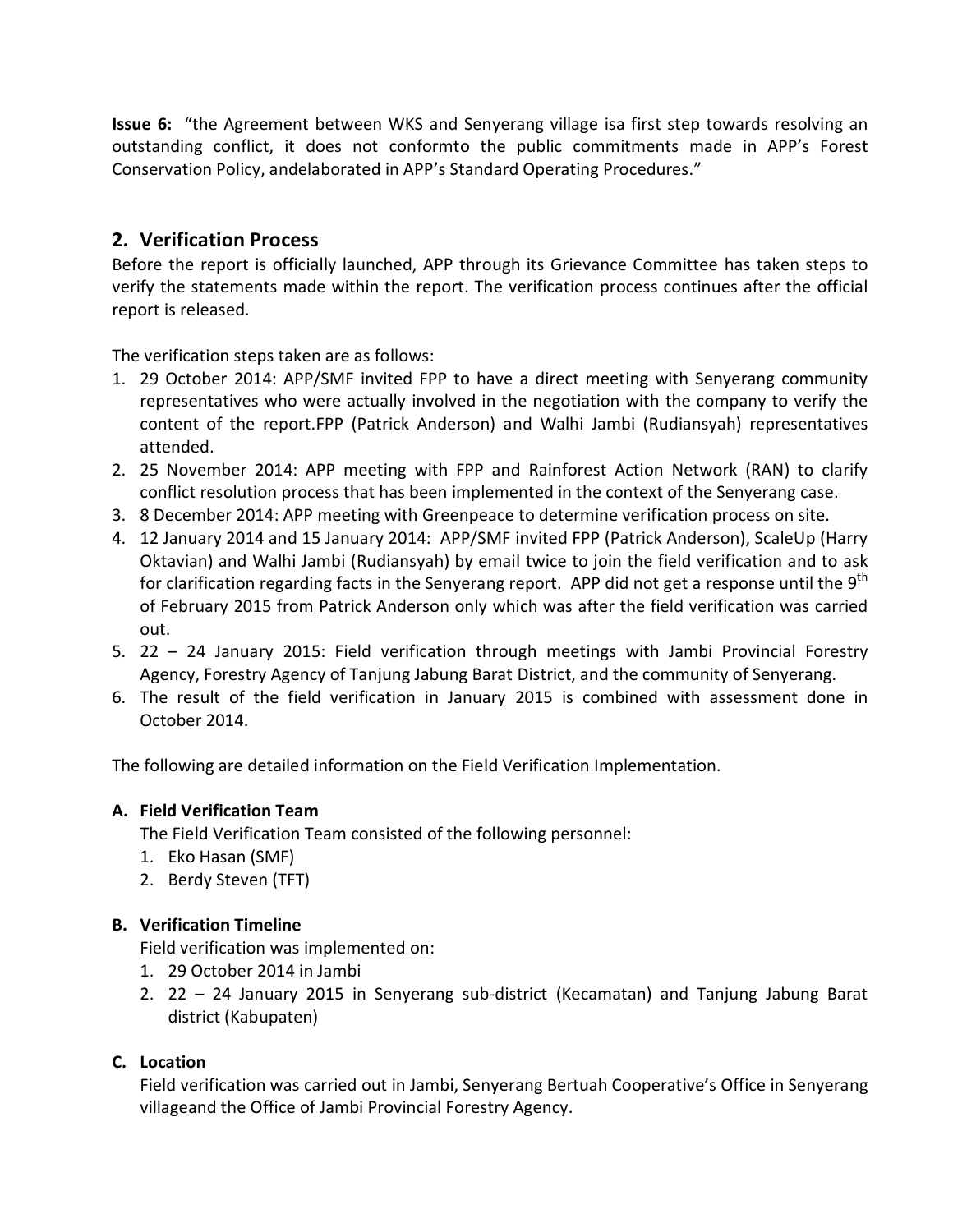## **D. Verification Method**

The verification involved collecting evidence from various sources such as documents, photos, interviews and field observations.

Development of recommendations within this report is based on materials gathered during the verification process, the content of report by FPP/ScaleUp/Walhi and referring to the related commitment APP made in its FCP.

## **3. Conclusions**

The verification result from which these conclusions were drawn are presented in the annexes and attached to this report. The conclusions based on the verification activities are outlined below:

**Issue 1: "The negotiations between WKS and Senyerang did not follow the policy commitments contained in the FCP. The object for the negotiations remained allotting two hectares per family (4,004 hectares), rather than addressing the community claim to all thelands of the Senyerang village (7,224 hectares)."**

Documents that were cited by FPP as evidence of Senyerang community land rights over the 7,224 ha have been reviewed by the Grievance Verification Team. There are two documents:

- The 1<sup>st</sup> one is a letter dated in 1927 and signed by the head of the Senyerang village. The content of the letter is a permit for Hj. Abd Rahman bin Sair to use a land 150 depa (about 300 meter) to the right and left of Landak river, off of Pengabuan river. The permit is valid only for 1 (one) year.
- The  $2^{nd}$  one is a certificate (Surat Keterangan) dated in 1928 by the local administrative head representing the Dutch authority at the time (Head of Toengkal)<sup>1</sup>. The content of which stated that the bearer of the certificate, Hj. Abdoer Rahman bin Zair, has a right to manage an area with the length of 300 depa( $\degree$ 600 m)<sup>2</sup> and width 150 depa( $\degree$ 300 m), which in total is equal to an area of about 18 ha, to be developed into coconut plantation. The northern boundary of this area is the Pengabuan river, which is about 5  $-$  6 km away from the northern boundary of WKS production forest concession<sup>3</sup>. When overlaid with the WKS concession area, this area sits outside of WKS concession boundary line.

 <sup>1</sup> A certificate or Surat Keterangan, dated 27 May 1925 and signed by the head of Tungkal district (*De Demang van Toengkal*) <sup>2</sup>

<sup>&</sup>lt;sup>2</sup>Depa is a traditional unit of length that is the length between the tip of a person's finger from left to right when the arms are extended side to side at shoulder length. It ranges from 1.6 to 2 meters in length. For the purpose of this assessment 2 meters is used as conversion factor.

 $3$ Map of Senyerang community's 7,224 Ha land claim. Appendix IV of this report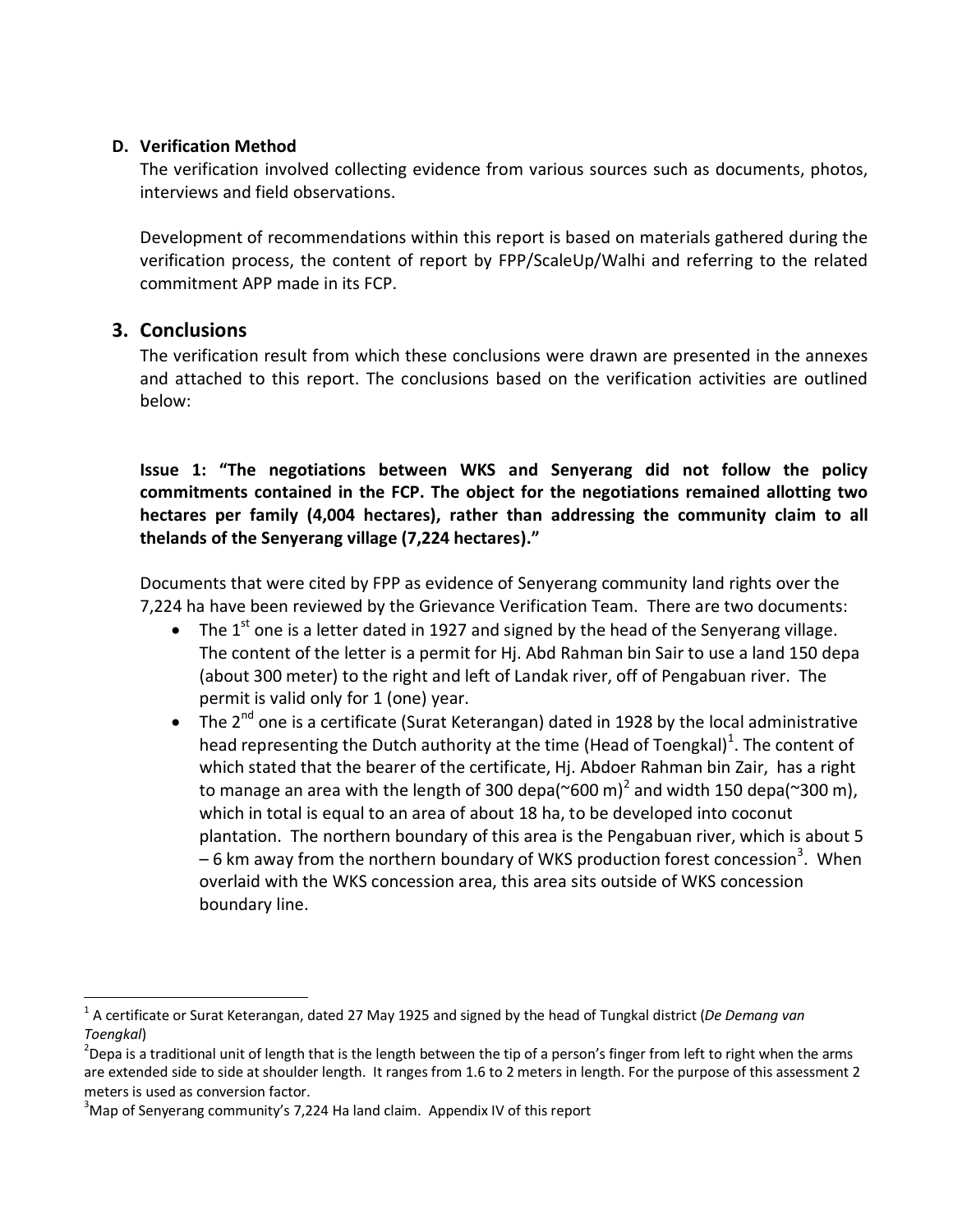The Grievance Verification Team concluded that these documents, which were referenced by FPP in the report, are not sufficient to validate the 7,224 ha claim.

Conflict resolution process with the community in Senyerang has been through many stages where various relevant stakeholders are involved, including various level of government agencies, the organization that represent the Senyerang community, NGO mediators, supporting NGOs and the community representatives<sup>4</sup>.

Through the stages of negotiation process, various compensations and partnership schemes was offered and discussed with the Senyerang community in which other relevant stakeholders including government institutions and organization that represent the community were present.

The decision to allocate 4,004 ha of land was carried out by the Ministry of Forestry, the relevant authority for the area in conflict. It was based on the following:

- · Inventory of conflict area and the related community in 2011 under the supervision of the Governor of Jambi has identified 2,002 families who are part of the Senyerang community who has land claim in WKS forest concession area<sup>5</sup>. In that letter the Governor also suggested that land allocation for the Senyerang community is based on 1 ha per family.
- The Ministry of Forestry reviewed the claim of the Senyerang community, the response from WKS and the suggestion of the Governor of Jambi. Based on these inputs, to determine the area to be allocated for the community inside the WKS production forest concession area, the Ministry of Forestry instead decided on a 2 ha per family<sup>6</sup>, which was more than what was recommended by the Governor of Jambi. Thus for a total of 2,002 families in Senyerang, the total area is 4,004 ha.

When the negotiation resumes with TFT as a mediator, TFT asked the Senyerang community representatives to clarify again the object of the conflict in a meeting on 20 Juni 2013. The community representative confirmed that the object of the conflict is the 4,004 ha land<sup>7,8</sup>. So the negotiation continues with that as a starting point.

Based on the findings above, the Grievance Verification Team concluded that the process of finalizing the object of conflict with the Senyerang community to be 4,004 ha instead of 7,224 ha is in line with the policy commitments contained in APP FCP.

## **Issue 2: "A process of participatory mapping of all of the lands of Senyerang village did not take place."**

Chronology of Senyerang community conflict resolution process. Appendix I of this report.

<sup>&</sup>lt;sup>5</sup> Letter from Jambi Governor with letter number: 522.4/820/4-Ekbang&SDA, dated 9 March 2011. Available upon request.<br><sup>6</sup> Letter from Minister of Forestry to Governor of Jambi with letter number: 5.30/Menhut-VI/2012, date

Available upon request.<br> $^7$  Minutes of Meeting for meeting on 20<sup>th</sup> Juni 2013. Available upon request.

 $8$  Open letter from Senyerang community dated 25<sup>th</sup> March 2015. Appendix III of this report.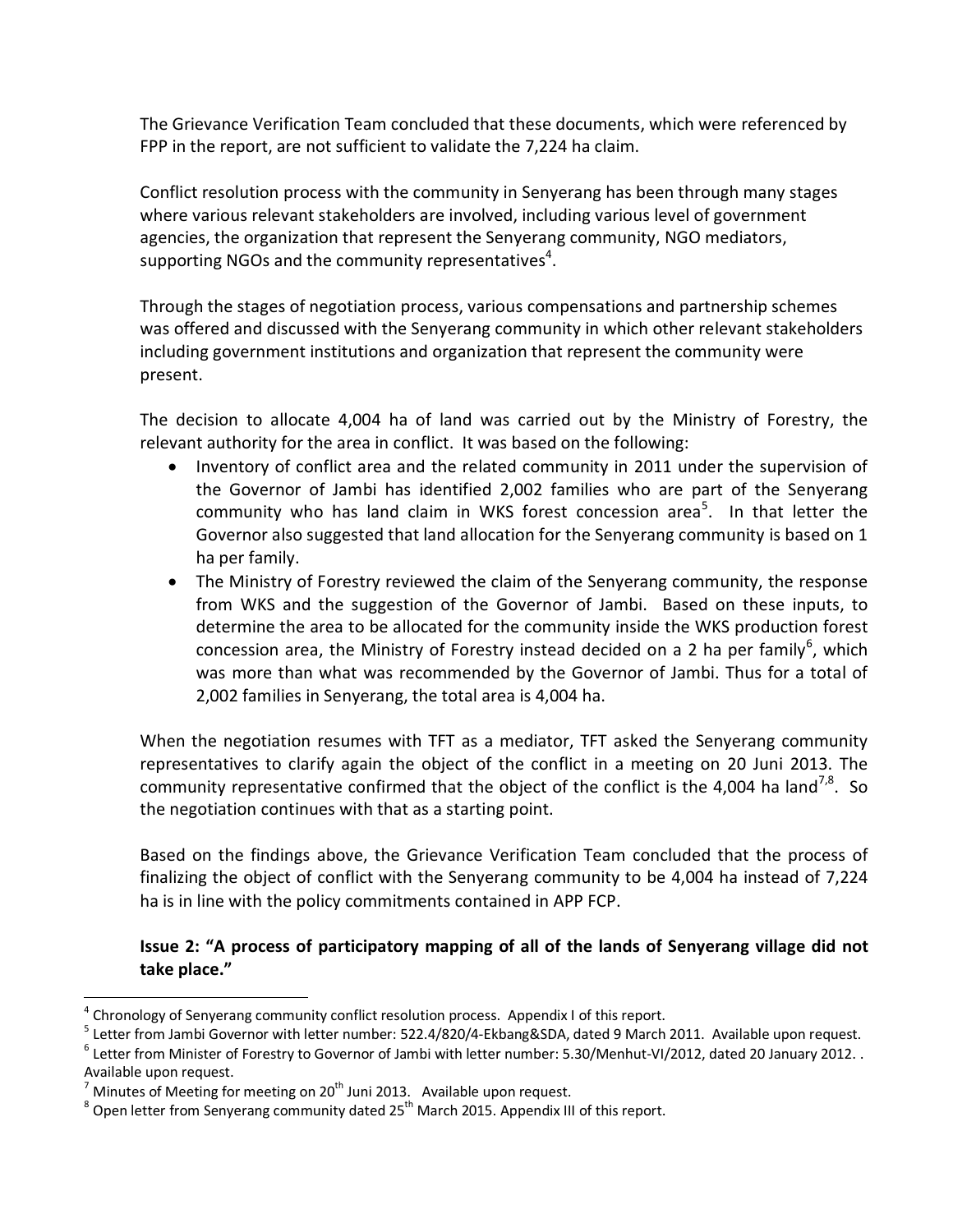The verification team identified that there have been participatory mapping process on the community land claim area. The mapping was carried out together by WKS and the Senyerang community after an agreement was struck between the two parties on the  $2^{nd}$  of July 2013 for an area of 4,004 ha in total $9,10$ .

**Issue 3: "The Senyerang community members that the authors spoke to were not aware that they had the right to choose their own institutions to participate in the negotiations," and "APP and TFT had not informed the community that they had the right to request that the negotiations be undertaken with an independent mediator. This was confirmed by one of the community leaders interviewed by the authors."**

Interviews were carried out with the community members and leaders who were actually part of the Senyerang community's negotiation team, once with FPP in attendance on the 29<sup>th</sup> October 2014 in Jambi before the report was published, and the other without FPP in attendance on the  $26^{th}$  to  $27^{th}$ of January 2015. During the interviews, the community confirmed that the selection of TFT is not forced upon them and that they are aware that they are free to seek other institution(s) to be involved in the conflict resolution process. They are not limited to only TFT as their mediator $^{11}$ .

Furthermore, the community members and leaders who were part of the negotiation team questioned the source of the FPP report that made the statements that were different from what they experienced during the negotiation process: "There are about 15,300 people who can be called Senyerang community. Those who are part of the struggle with WKS are only 2002 families. Maybe when Mr. Patrick was there you met with people who were contraryto us which resulted in a rather different statement."<sup>12</sup>

Therefore, the Grievance Verification Team concluded that the statements above by FPP are incorrect based on the findings above.

**Issue 4: "The villagers were not consulted about High Conservation Value (HCV) and High Carbon Stock (HCS) assessments." And "The landzoning proposals of the HCV and HCS assessments were not included in the negotiations, although these would be bound to have implications for which lands could actually be used both by the farmers and by the company."**

As a part of the HCV assessment process, public consultation was held at several levels. For Senyerang sub-district (Kecamatan) there were two public consultations carried in two different

<sup>&</sup>lt;sup>9</sup> Result of participative mapping between company and the community for the 4,004 ha land. Available upon request.<br><sup>10</sup> Open letter from Senyerang community dated 25<sup>th</sup> March 2015. Appendix III of this report.<br><sup>11</sup> Ope

Available upon request.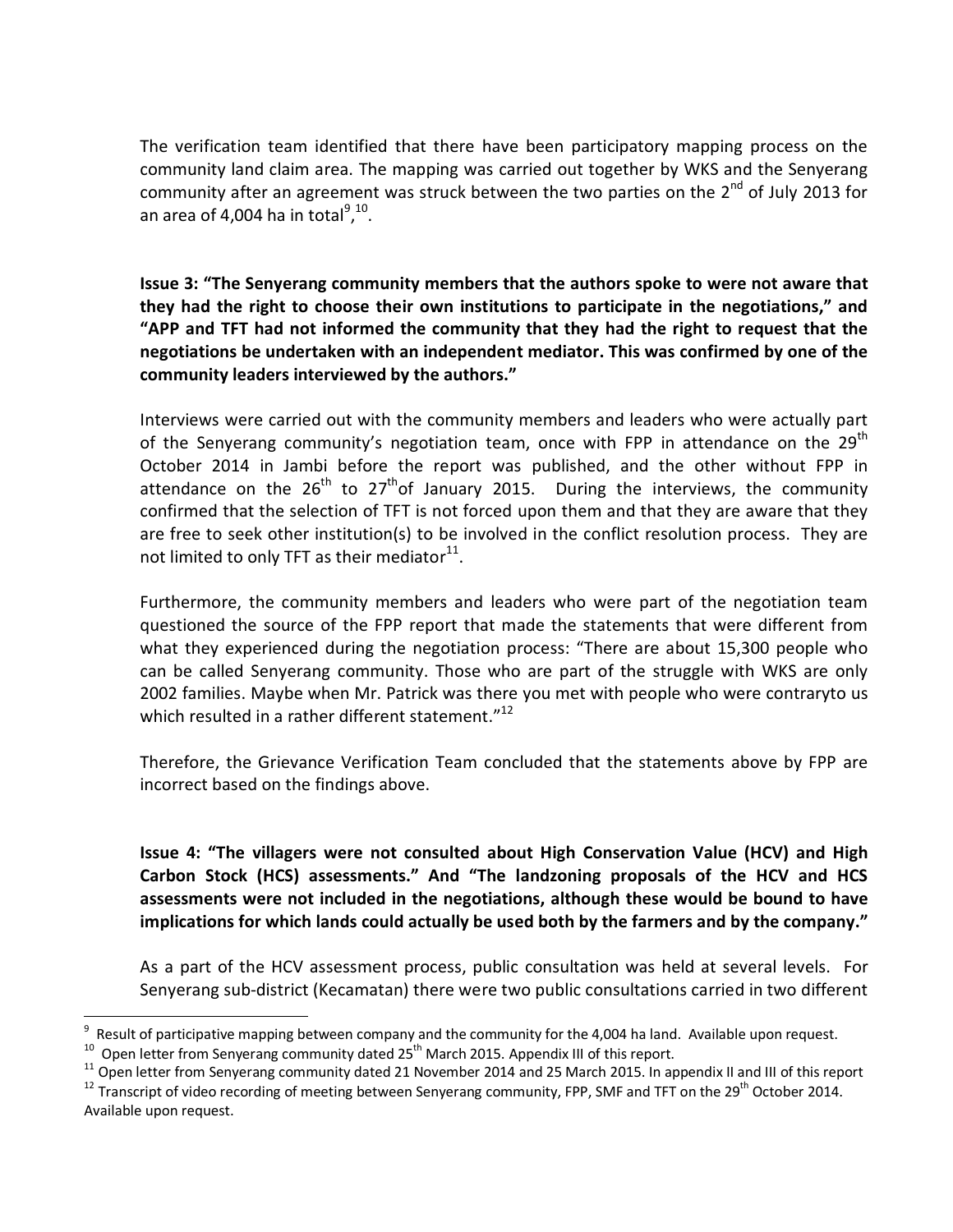villages within the Senyerang sub-district: in Landak Village on 14 February 2015 and in Sungsang Village on 15 February 2015.

HCS assessment is used to identify natural forest area through the analysis of above ground carbon stock. The whole area under dispute with the Senyerang community is already plantation forest area, so HCS assessment is not relevant and was not carried out there. Therefore, consultation of HCS assessment with Senyerang community is also not relevant.

The Senyerang conflict resolution process with TFT as the mediator was conducted from September 2012 and an agreement on a resolution option is reached in June 2013. During the negotiation process, HCV and HCS assessments for the Jambi region were still in progress so there is no result/recommendation related to the land zone of the claim area that can be included in the negotiation. This was clarified to Patrick in several meetings before the report was published, including during the meeting with Senyerang community in Jambi on the  $29<sup>th</sup>$  of October and Patrick of FPP confirmed that he is aware of these facts $^{13}$ .

Therefore, the verification team concluded that that these statements by FPP are irrelevantto the conflict resolution negotiation at that time and that the conflict resolution process in Senyerang is still in line with APP's commitment as stated in APP FCP.

Additionally, during meetings between FPP and APP to review the FPP draft report before its publication, APP has explained that if there are conflicting results/recommendations from HCS, HCV and social conflict mapping assessments for an area, there will be a process to resolve them through the Integrated Sustainable Forest Management Plan (ISFMP) development process. During ISFMP development process, the different recommendations will be prioritized in accordance to local conditions with the input of a wide variety of local stakeholder including local community representatives. This process will also include FPIC, wherein any recommendation that may impact communities with valid tenurial rights will not be carried out unless FPIC has been obtained from that community.

## **Issue 5: "The Senyerang negotiators had extremely limited access to independent advice before and during the negotiations with WKS."**

· From the early stages of the negotiation process (starting in 2010), the community of Senyerang was facilitated and represented by PPJ (Persatuan Petani Jambi/Jambi Farmers Union). The community issued an official mandate letter to appoint PPJ as their representative in this case. Once this letter was issued, WKS has involved PPJ in the conflict resolution process. PPJ continues to be involved after TFT was agreed by both community and WKS to be mediator.

 $13$ Transcript of video recording of the meeting between Senyerang community, FPP, SMF and TFT on the 29<sup>th</sup> October 2014. Available upon request.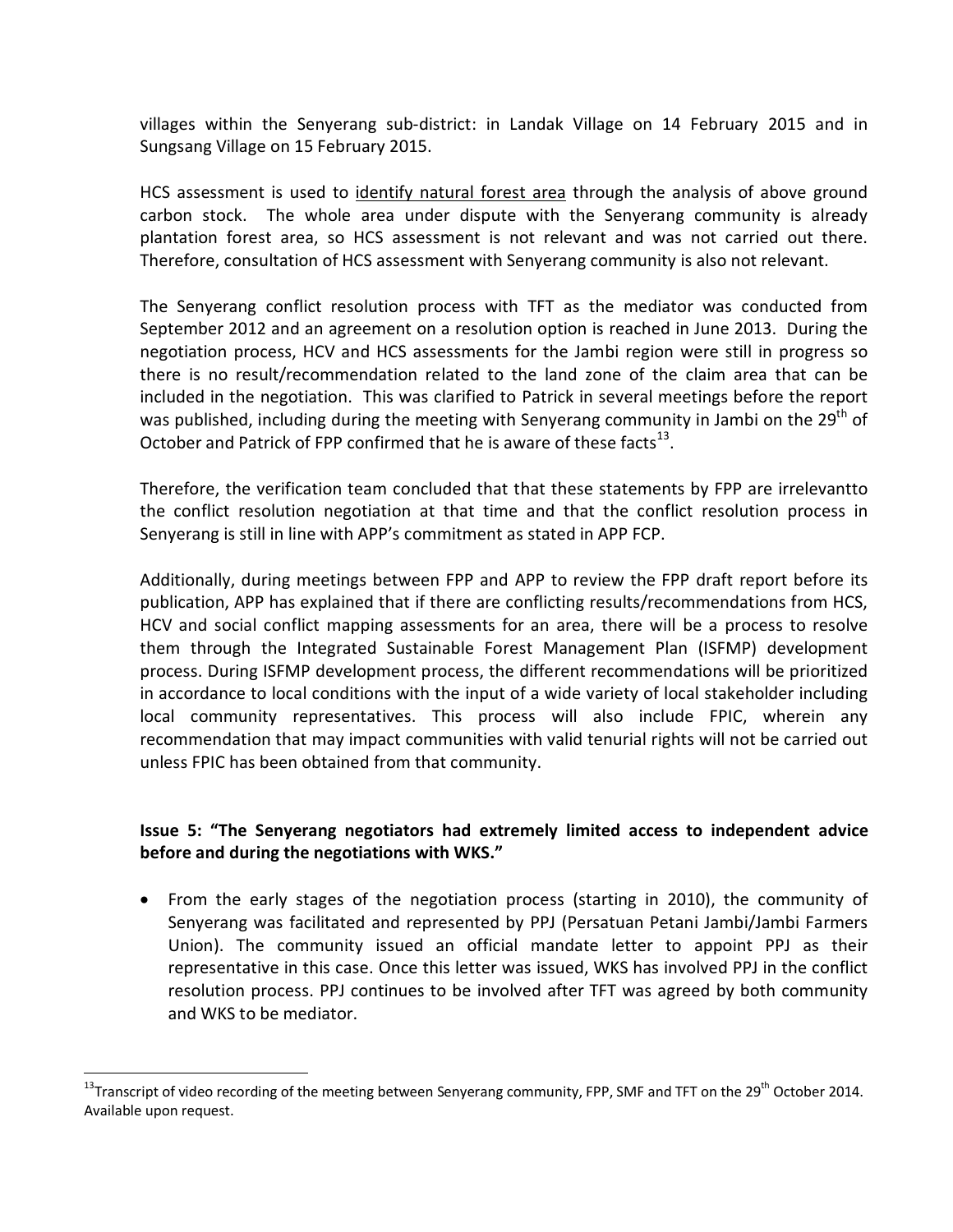- · Throughout the conflict resolution process involving Senyerang community, other organizations were involved in meetings. For example, on the  $7<sup>th</sup>$  September 2012 meeting with a new negotiating team for the company, in addition to PPJ, there were also representatives from Aliansi Petani Indonesia (Indonesia Farmer Alliance), Konsorsium Pembaharuan Agraria Indonesia (Indonesian Agrarian Reform Association), Jaringan Kemitraan Pemetaan Partisipatif (Participative Mapping Partnership Network), and Walhi<sup>14</sup>.
- In 2013, during the final negotiations, the community of Senyerang decided that they choose to negotiate directly with WKS themselves instead of through PPJ. Nonetheless, PPJ representatives were still always invited to observe the negotiation process.
- · Interviews were carried out with the community members who were actually part of the Senyerang community's negotiation team, once with FPP in attendance on the 29<sup>th</sup> October 2014 in Jambi and the other without FPP in attendance on the  $26<sup>th</sup>$  to  $27<sup>th</sup>$ of January 2015. During the interviews, the community confirmed that they were never limited or restricted by the company to get input from other organizations such as PPJ, Greenpeace, WBH, etc. during the conflict resolution process<sup>15</sup>.
- · Therefore, the Grievance Verification team concluded that the statement above by FPP is incorrect based on the facts above.

## **Issue 6: "the Agreement between WKS and Senyerang village is a first step towards resolving an outstanding conflict, it does not conform to the public commitments made in APP's Forest Conservation Policy, and elaborated in APP's Standard Operating Procedures."**

Based on the finding of the verification process for issues 1 through 5 above, the verification team found that:

- a. The process of coming to the agreed total area of land claim on 4,004 ha is in line with the relevant policy and SOPs of APP; it was done through collaborative approach. The final agreed object of conflict was decided with the input of the relevant authority (Governor of Jambi and the Ministry of Forestry) and the Senyerang community. In the mediation process, the Senyerang community reconfirmed that the object of the negotiation is 4,0004 Ha. When this option is provided to the Senyerang community, they agreed.
- b. When TFT started its role as a mediator to the conflict resolution, TFT asked the Senyerang community representatives to clarify again the object of the conflict in a meeting on 20 Juni 2013. The community representative confirmed that the object of the conflict is the 4,004 ha land<sup>16</sup>. So the negotiation continues with that as a starting point.
- c. Participatory mapping was conducted to identify and delineate the claim area of 4,004 ha.
- d. The Senyerang community negotiation team was aware of their right to choose whoever organizations they would like to be involved in the negotiation with the company, whether as facilitator or mediator.

<sup>&</sup>lt;sup>14</sup> Minutes of Meeting for meeting at Novita Hotel in Jambi on 7<sup>th</sup> Juni 2013. Available upon request.<br><sup>15</sup>Open Letters from Senyerang community representative dated 21<sup>st</sup> November 2014 and 25<sup>th</sup> March 2015. Appendix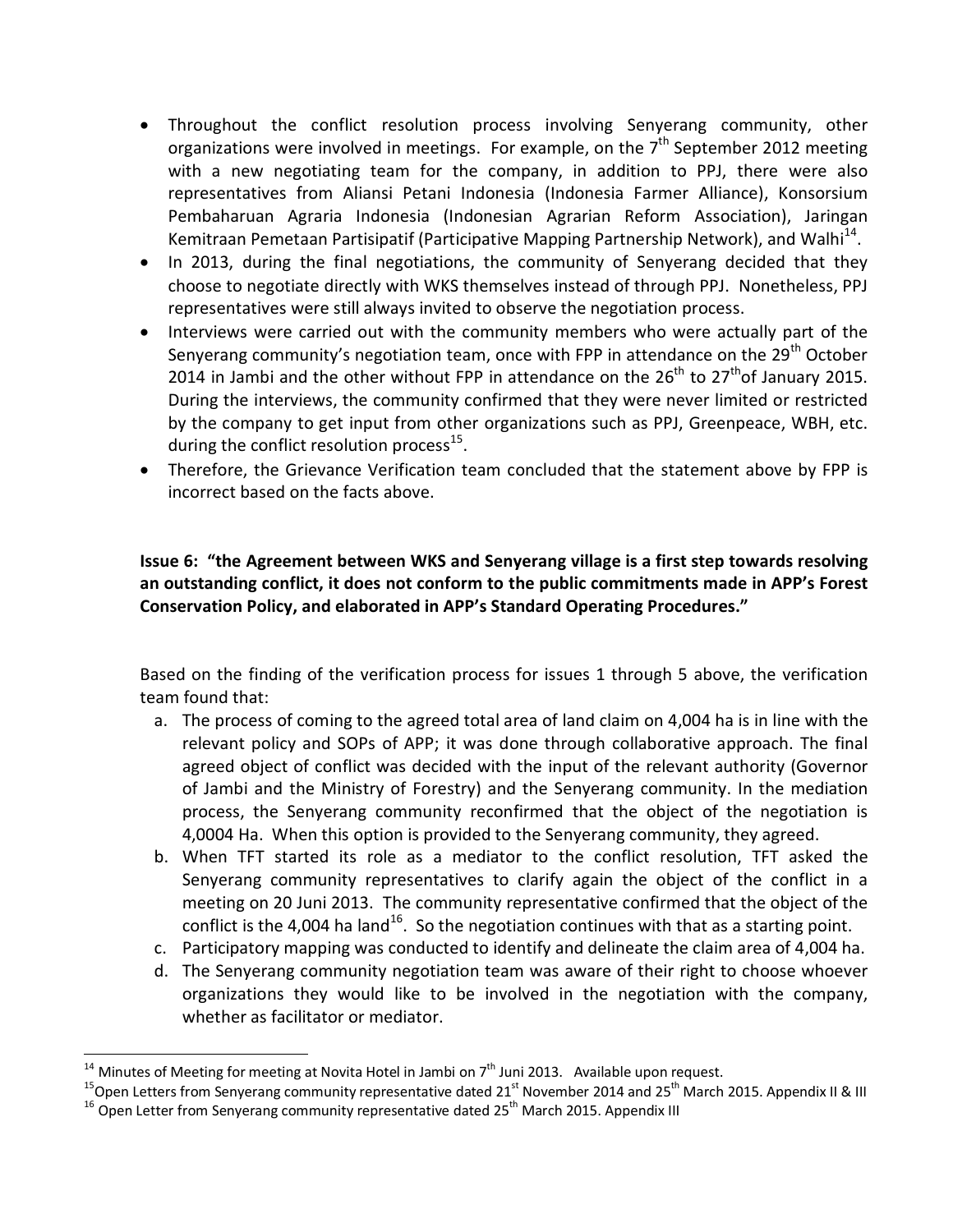- e. Community consultations for HCV assessment were carried out in Senyerang twice by the 3<sup>rd</sup> party independent HCV assessors. HCS assessment was not relevant to the area of conflict with Senyerang as it is already developed plantation forest area and thus community consultation is also irrelevant.
- f. HCV assessment for WKS were still in process during the Senyerang conflict resolution process and thus there were no land zoning recommendations that can be discussed with the community during the negotiation process
- g. The Senyerang community were never limited or restricted by the company to seek input from any organization of their own choosing to be involved in the negotiation process

Therefore, the Grievance Verification Team concluded that the conflict resolution process between the Senyerang community and WKS with the mediation of TFT was carried out in line with the policy commitment and the standard operating procedure of APP.

# **4. Recommendations**

- · Considering that many of the finding s above were available to the writers of the Report, the Grievance Verification team recommends that FPP/ScaleUp/Walhi Jambi review and make necessary revision of the statements they made within the report. This also has been requested by the Senyerang community prior to the release of the report.
- · Other similar studies should be carried out in a collaborative approach with the affected parties and take into account their voice. Moreover, it is important that such studies are carried out with robust methodology in order to obtain the data that are consistent with the facts in the field.
- The parties involved in the conflict resolution process and the implementation of the agreement, the Senyerang community and WKS, shall continue to maintain good communication and progress that is currently taking place.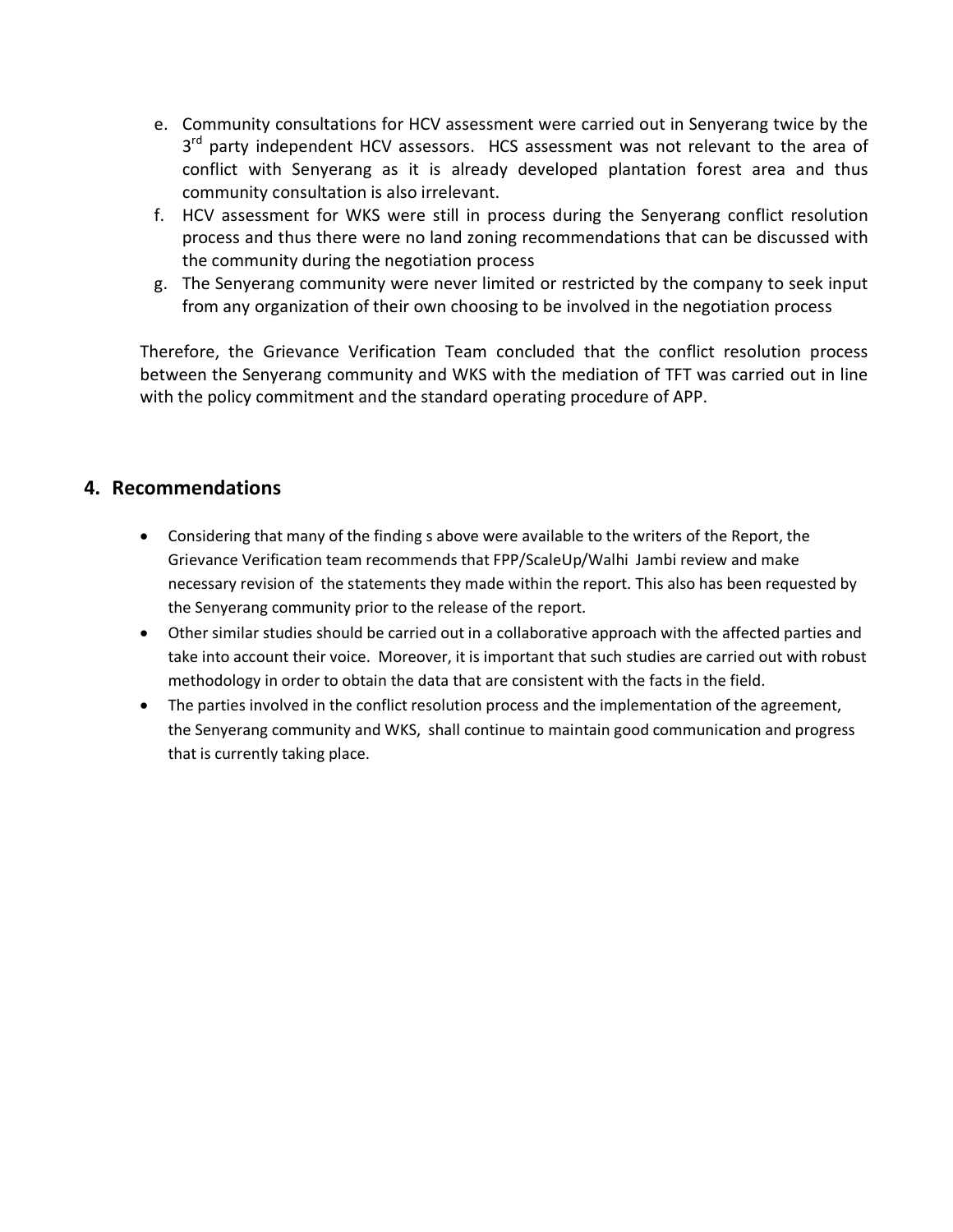| A letter was sent on behalf of Senyerang community/farmers group (led by Mr. Asmawi Syam) to Tanjabar District Head       |
|---------------------------------------------------------------------------------------------------------------------------|
|                                                                                                                           |
|                                                                                                                           |
| Meeting between WKS & Senyerang community which was represented by the village head, head of BPD and                      |
|                                                                                                                           |
|                                                                                                                           |
| Result of meeting: Community request Rp 2.5 trillion to compensate for the use of their land by WKS, the land             |
|                                                                                                                           |
| wants 50% of that land to be managed in partnership with the community while the remaining half to be managed             |
|                                                                                                                           |
| Meeting between community representatives, WKS and Tanjabar Government Assistant II in the Tanjabar                       |
|                                                                                                                           |
|                                                                                                                           |
| WKS stated that it is willing to help the Senyerang community through community development program                       |
| The community is willingto submit a request to MOF to change the land status from Forest Area for the 50% of the land     |
|                                                                                                                           |
| Meeting between community representatives, WKS and Tanjabar Government Assistant II to finalize an agreement to           |
|                                                                                                                           |
|                                                                                                                           |
|                                                                                                                           |
| 3. Other support from WKS: building a mosque, budget for village development, employment opprotunities for                |
|                                                                                                                           |
|                                                                                                                           |
| Jambi Farmer Union/Persatuan Petani Jambi (PPJ), which was then led by Irmasyah, held a meeting (Rembug Tani I            |
|                                                                                                                           |
| The meeting was attended by representatives from WKS and the Jambi provincial government. There was a statement           |
|                                                                                                                           |
|                                                                                                                           |
|                                                                                                                           |
|                                                                                                                           |
| 4. HTR development will comply to the relevant laws and regulations. Provincial government will provide funding for       |
|                                                                                                                           |
| 5. In WKS concession areas that is already currently occupied by the community, they are allowed to continue their        |
|                                                                                                                           |
|                                                                                                                           |
|                                                                                                                           |
|                                                                                                                           |
| Signing of agreement between WKS and PPJ on the 41,000 ha community claim area in the 5 Districts of Jambi was            |
|                                                                                                                           |
| The new PPJ leader (Aidil Putra) coordinated a rally of the community to reject the previous result of claim verification |
|                                                                                                                           |
| Jambi Governor issued a decree regarding the establishment of a new verification team for the Jambi community land        |
|                                                                                                                           |
| Verification was carried out by a team consisting of DPRD members, regional government working unit, provincial           |
| government staff and Tanjabar district government staff. The new result indicated 66,000 ha of land claim.                |
|                                                                                                                           |
|                                                                                                                           |

# **Appendix I. Chronology of Senyerang Conflict Resolution Process**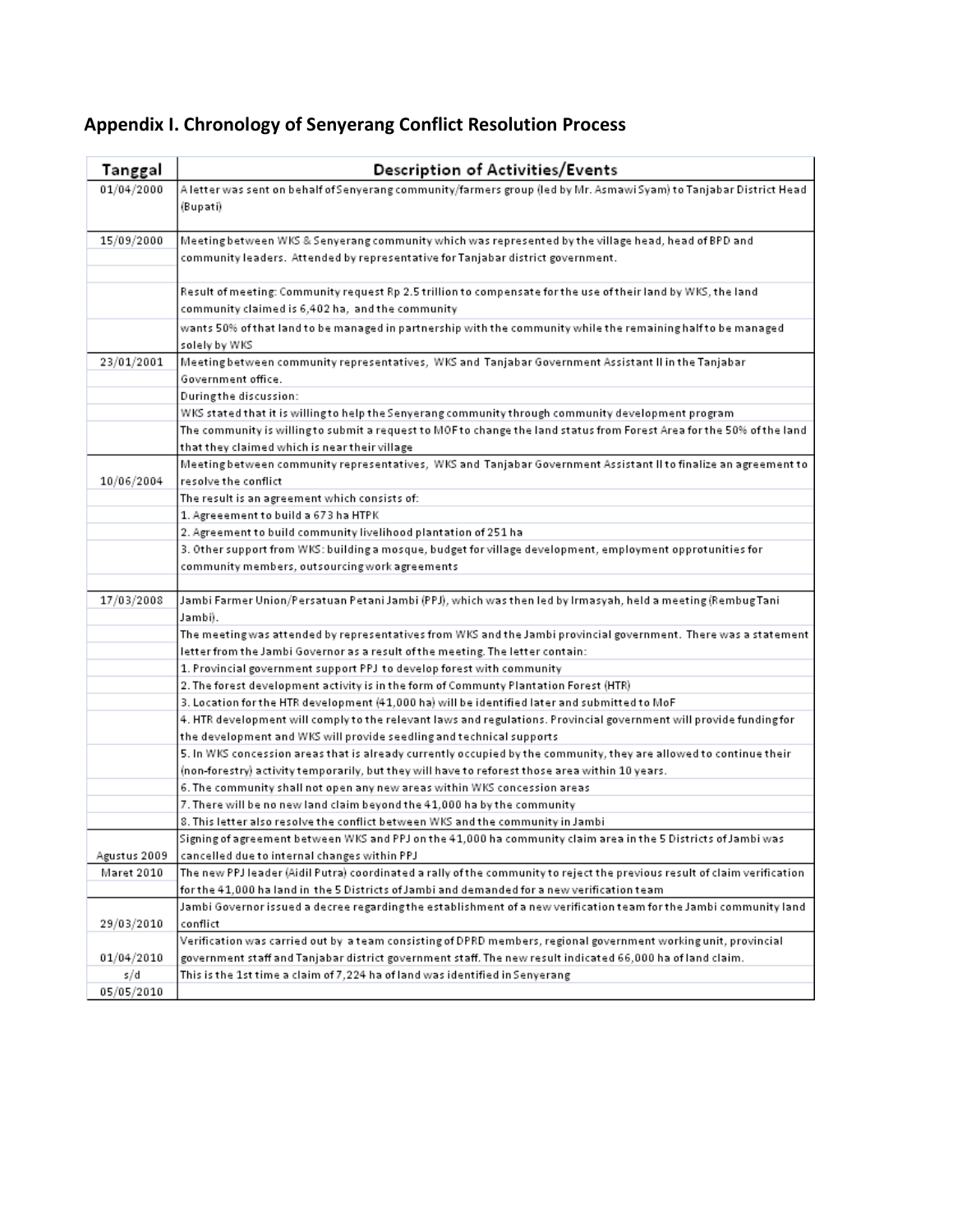| 23/06/2010 | Jambi Governer requested guidance from MoF regarding the result of the new verification work.                                     |
|------------|-----------------------------------------------------------------------------------------------------------------------------------|
| 29/09/2010 | Directorate General for Forestry Enterprise Development of the Ministry of Forestry (Dirjen BUK) issued a response in a<br>letter |
|            | 1. No party is allowed to work inside the concession area of WKS without permit from relevant authority                           |
|            | 2. Community developed area should be converted into forest plantation partnership with license holder (WKS).                     |
|            | (eil palm and cassava) Part is a finition of a price true in the risk of cassava                                                  |
|            | 3. Location and size of community livelihood area shall refer to the result of 2008 identification/verification                   |
|            | 4. If an agreement cannot be reached, then conflict resolution shall be through judiciary process                                 |
|            |                                                                                                                                   |
| 01/10/2010 | Jambi Governor issued a letter based on the MoFletter to the District Head of Muaro Jambi, Batanghari, Tanjabar,                  |
|            | Tanjatim dan Tebo.                                                                                                                |
| 20/11/2010 | Jambi Governor established a Small Team to socialize the recommendation for resolution of the 41,000 ha land                      |
|            | conflict.                                                                                                                         |
| 29/11/2010 | Jambi Governor sent another letter to Dirjen BUK explaining the chronology of the conflict, the steps that has been               |
|            | taken so far and suggestion for resolution                                                                                        |
| 30/12/2010 |                                                                                                                                   |
|            | WKS sent a letter to Dirjen BUK also explaining the status of the conflict and the actions taken so far                           |
|            | Dirjen BUK responded in a letter to both Jambi Governor and WKS in letters. Askingfor the Jambi Governor to conduct               |
| 16/02/2011 | inventory of the land under conflict and the community members involved in the conflict                                           |
|            |                                                                                                                                   |
|            | Ateam was established by Jambi Governor to take inventory of the claim area, availability of no-forested area around              |
| 21/02/2011 | the community and data of the relevant communities                                                                                |
| s/d        | lt's member includes: Jambi Forest Agency, BP2HP, Jambi BPN, Tanjabar district BPN, Jambi and Tanjabar police, Jambi              |
| 23/02/2011 | Legal Agency, jambi Ekbang and SDA Agency, PPJ representatives, senyerang representatives and WKS representatives                 |
|            |                                                                                                                                   |
|            |                                                                                                                                   |
| 09/03/2011 | Jambi Governor submitted the result of the inventory to Dirjen BUK                                                                |
| 16/03/2011 | Jambi Governor and PPJ representatives met with Minister of Forestry                                                              |
| 25/04/2011 | Director for Plantation Forest Enterprise Development (BUHT) sent a letter to DKN requesting its assistance as a                  |
|            | mediator for the conflict resolution                                                                                              |
| 15/07/2011 | Head of DKN Presidium responded to the letter to agree in providing support for the conflict resolution                           |
|            | 16-17/12/2011 DKN's NGO chamber held a meeting with Senyerang community and visited the area in conflict                          |
|            |                                                                                                                                   |
|            |                                                                                                                                   |
| 20/01/2012 | Minsitry of Forestry issues a letter regarning the conflict resolution process between Senyerang community and WKS.               |
|            | The content is                                                                                                                    |
|            | 1. The resolution, in the form of partnership, is between WKS and indigenous community in Senyerang based on the                  |
|            | inventory done by Farmers Representative Council/Dewan Perwakilan Petani (DPP) which will be verified by Tanjabar                 |
|            | District Head.                                                                                                                    |
|            | 2. The plants to be developed for the community does not have to all be rubber                                                    |
|            | 3. Each family is allocated 2 Ha of land                                                                                          |
|            |                                                                                                                                   |
| 06/02/2012 | Jambi Governor submit the result of the 5 Distric land claim in Jambi to MoF                                                      |
|            | In the letter the Governor stated that PPJ rejected the 2008 inventory result of 41,000 ha of claim area                          |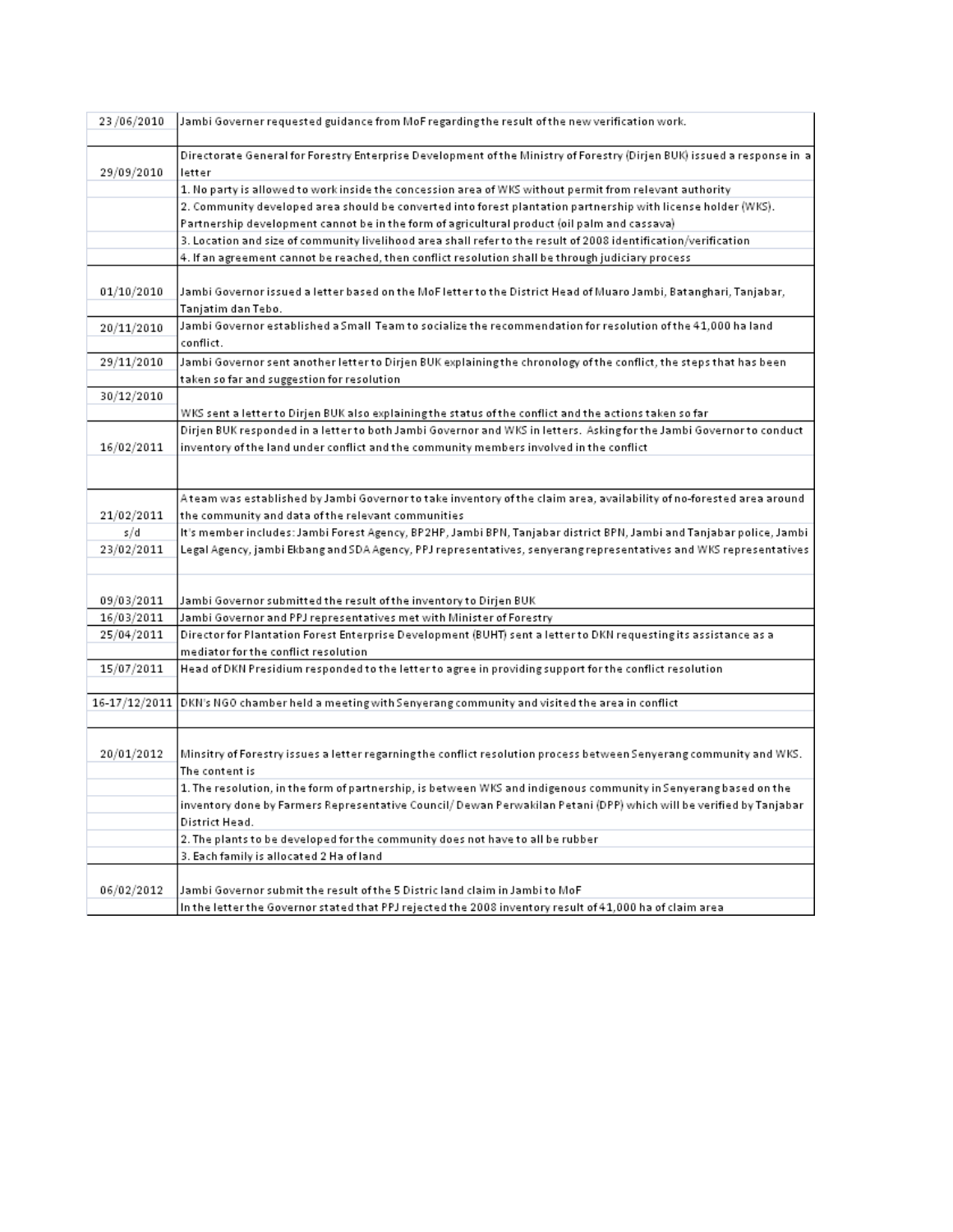|                                | A meeting regarding conflict resolution is held (where?) and was attended by                                              |
|--------------------------------|---------------------------------------------------------------------------------------------------------------------------|
| 07/09/2012                     | 1. a new negotiation team fro WKS                                                                                         |
|                                | 2. TFT                                                                                                                    |
|                                | 3. Representatives of community from the 5 Districts in Jambi                                                             |
|                                | 4. CSO: PPJ, Indonesian Farmer Alliance, Indonesia Agrarian Reform Association, Participative Mapping Partnership         |
|                                | Network, and Walhi.                                                                                                       |
|                                | In the meeting it was concluded that PPJ will coordinate the community and farmers group in the 5 District for the next   |
|                                | meetings regarding conflict resolution                                                                                    |
|                                | TFT team agrees to provide support if they are given mandate by all relevant parties to mediate the process               |
| Oktober 2012<br>s/d April 2013 | Meetings between WKS, Senyerang community representatives, PPJ and Tanjabar Forest Agency were held for                   |
|                                | discussions and negotiations. The meetings were facilitated by Dirjen BUK. Options for conflict resolutions were          |
|                                | discussed and negotiated.                                                                                                 |
|                                | TFT communicates regularly with WKS, Senyerang community representatives, PPJ and Tanjabar Forestry Agency to             |
|                                | help common understanding of the conflict resolution process between the parties and improve the communcation             |
|                                | between WKS and the Senyerang community representatives.                                                                  |
|                                | Expert team was tasked by Dirjen BUK to assess the viability of rubber plant development in the area of conflict. The     |
|                                | result of the study was included as input in the development of new conflict resolution options by the two conficting     |
|                                | parties.                                                                                                                  |
| 20 Juni 2013                   | WKS and the Senyerang community finally came to agree on an option for the resolution of conflict. The content of this    |
|                                | agreed option are:                                                                                                        |
|                                | 1. All parties agrees that the object of conflict is the 4,004 ha of land                                                 |
|                                | 2. The 1,001 ha of the conflict area will be developed into rubber plantation with the monetary and expert advice of      |
|                                | wks                                                                                                                       |
|                                | 3. For the remaining 3,003 ha of land, it will continue to be mainatined as plantation forest area by WKS for the next 22 |
|                                | years and the community will receive a share of the profit                                                                |
|                                | 4. WKS will provide support in the management of canals inside the 1,001 ha community rubber plantation                   |
|                                | The formal agreement based on the conflict resolution option selected was signed by the relevant parties at al            |
| 5 Juli 2013                    | ceremony in the Ministry of Forestry's office in Jakarta                                                                  |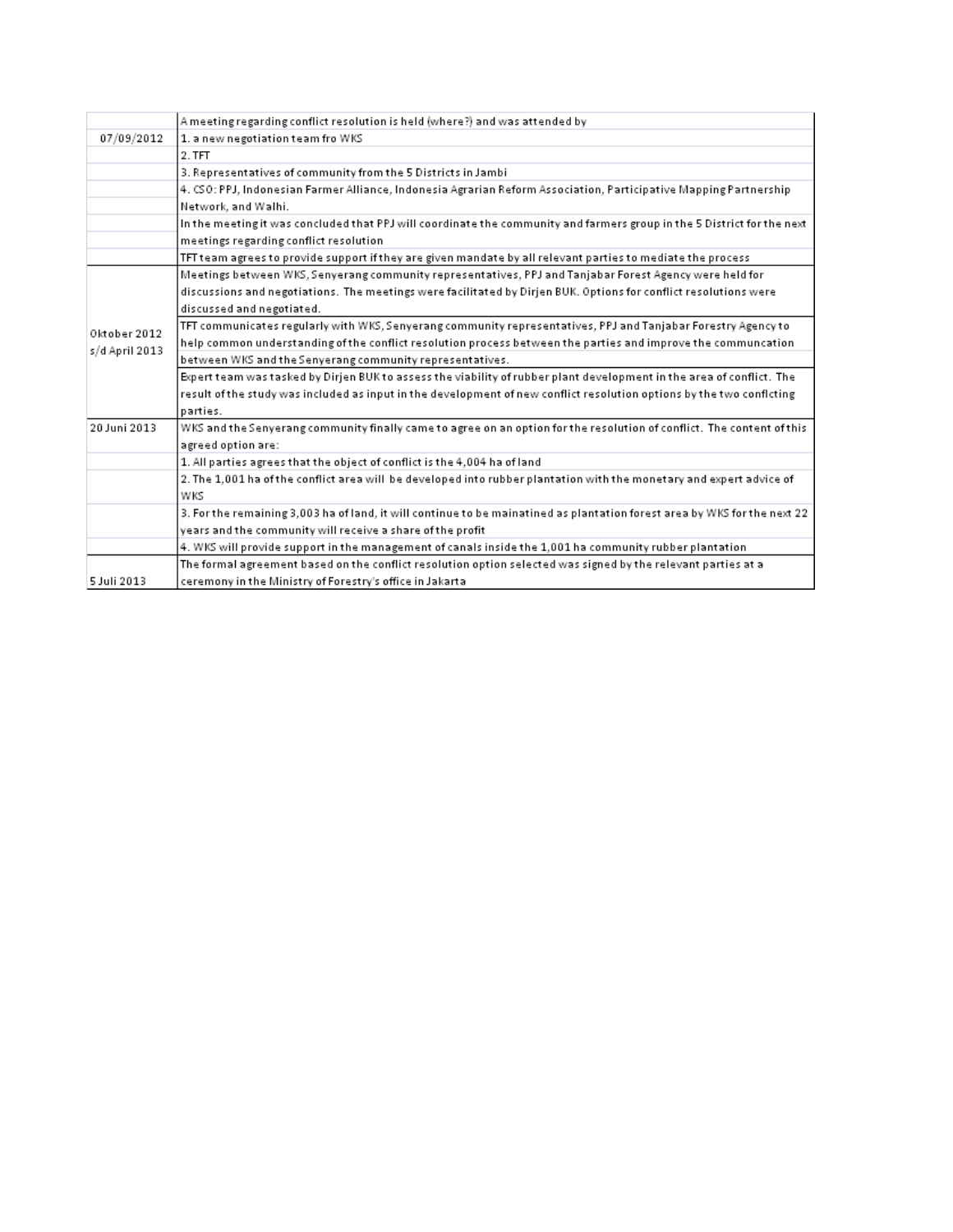## Appendix II. Community Open Letter Dated 21 November 2014

### SURAT PERNYATAAN PENGURUS KOPERASI SENYERANG BERTUAH

### **TERHADAP LAPORAN FPP**

- 1. Hasil Pertemuan antara FPP, Walhi Jambi, Pengurus Koperasi Senyerang Bertuah dan TFT pada tanggal 29 Oktober 2014 yang dihadiri oleh Patrik (FPP), Rudiansyah (WALHI Jambi), Hatta, Sugeng, Khalil, Edy Waluyo (Pengurus Koperasi Senyerang Bertuah), Eko Hasan (SMF), Setiadi (PT. WKS) dan Berdy Stevens (TFT)
- 2. Hasil pertemuan ini meyatakan bahwa draff laporan FPP tentang pengalaman penyelesaian konflik masyarakat Senyerang dan PT. WKS tidak sesuai dengan hasil wawancara dan proses yang sudah bewrjalan. Terutama berkaitan dengan hal intimidasi, keterwakilan pengurus, luasan kesepakatan dan permintaan negosiasi ulang; pernyataan-pernyataan tersebut tidak benar dan lebih menjurus kepada pencemaran nama baik . hal lain adalah permintaan terhadap TFT sebagai mediator adalah atas permintaan pengurus koperasi dan di ketahui oleh masyarakat senyerang.
- 3. FPP (Patrik ) menyatakan bahwa kalau tidak sesuai maka FPP tidak akan memuat tulisan tersebut atau akan melakukan revisi.
- 4. Setelah melakukan revisi maka draff laporan tersebut akan dikirim ke Pengurus Koperasi Senyerang Bertuah untuk dilihat dan dipelajari apakah sudah sesuai dengan hasil klarifikasi apa tidak. Setelah disetujui pengurus koperasi Senyerang maka FPP boleh mempublikasikannya
- 5. Tetapi hal tersebut tidak dilakukan oleh FPP sampai saat ini, sehingga kami atas nama Pengurus Koperasi Senyerang Bertuah tidak pernah menyetujui bahwa laporan FPP tentang proses penyelesaian konflik senyerang sudah di setujui oleh kami
- 6. Dan tidak benar bahwa kami telah melakukan pertemuan pada tanggal 29 Oktober 2014 untuk revisi akan hal tersebut dengan mengatasnamakan masyarakat senyerang. Hal tersebut sama sekali tidak benar dan kami tidak membuat penyataan atas nama masyarakat menyetujui laporan FPP tersebut.

#### Demikian pernyataan ini kami sampalkan

Senyerang, 21 Nopember 2014

Tertanda :

- 1. M. Hatta
- 2. Sugeng
- 3. Abdul Khalil
- 4. Edy Waluyo

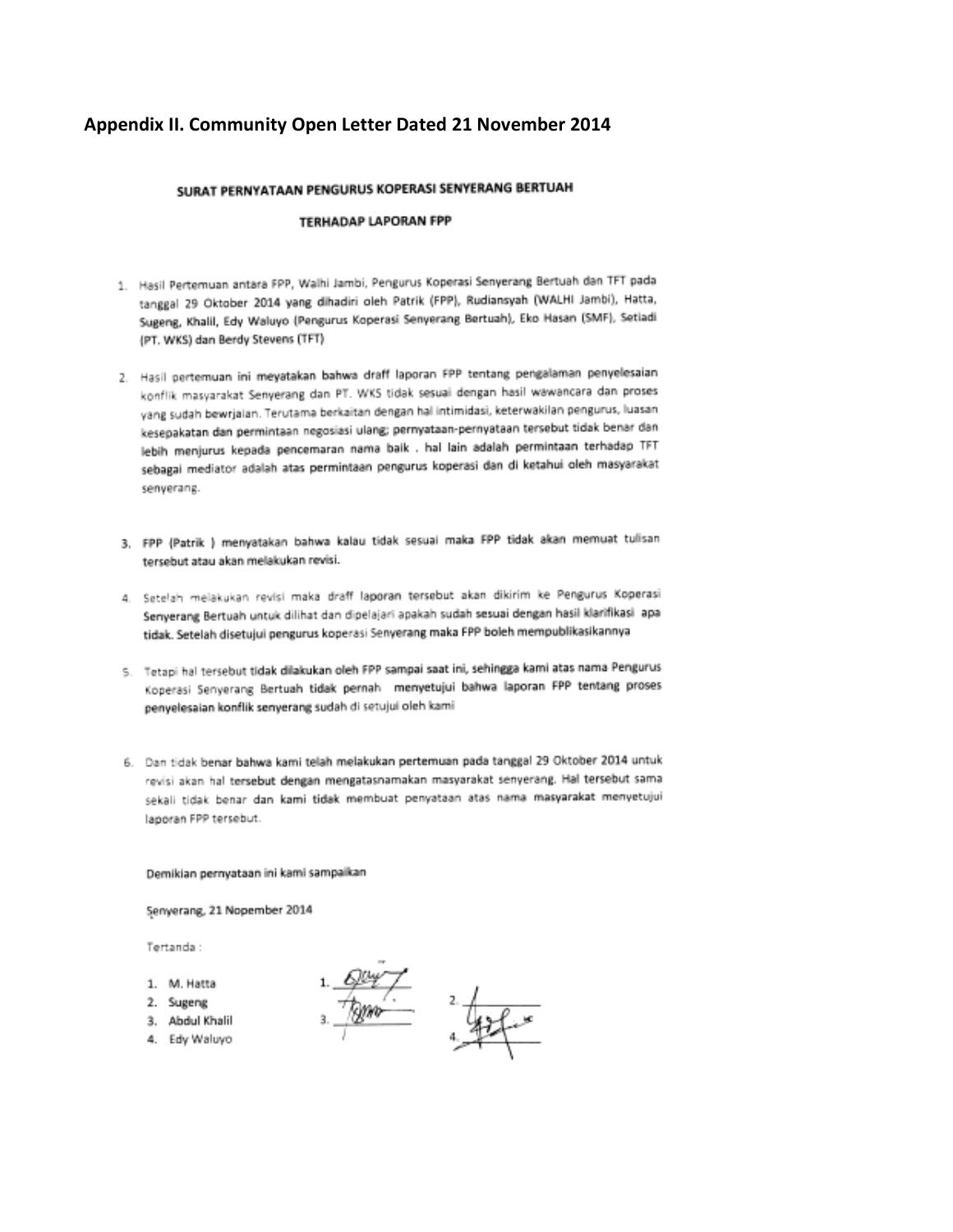### Appendix III. Community Open Letter Dated 25 March 2015

### Surat Masyarakat Senyerang Merespon Laporan FPP "Pelajaran dari Konflik, Perundingan dan Kesepakatan antara Desa Senyerang dengan PT Wira Karya Sakti

Kami yang bertandatangan di bawah ini adalah perwakilan masyarakat Senyerang yang diberi mandat oleh masyarakat untuk terlibat dalam proses penyelesaian konflik antara PT Wirakarya Sakti (WKS) dengan masyarakat Senyerang yang difasilitasi / dimediasi oleh The Forest Trust (TFT).

Pada tanggal 29 Oktober 2014, kami telah bertemu dengan pihak FPP (Patrick Anderson) dan Walhi Jambi (Rudiansyah) untuk memberikan tanggapan dan klarifikasi atas draft laporan tersebut dan meminta agar pihak FPP tidak mempublikasikan laporannya sampai apa yang kami sampaikan dalam klarifikasi digunakan untuk merevisi laporan; terutama bagian yang merepresentasikan pandangan maupun pendapat kami sebagai masyarakat Senyerang terhadap proses tersebut.

Dalam pertemuan, permintaan tersebut disetujui oleh pihak FPP bahwa draft final akan direvisi dan disetujui dahulu oleh pihak masyarakat Senyerang sebelum dipublikasi. Namun sayangnya, sejak pertemuan berakhir sampai dengan laporan tersebut dipublikasi oleh FPP, pihak FPP tidak pernah menghubungi kami lagi untuk memberikan draft revisi maupun mendapatkan persetujuan terhadap draf final laporan.

Mencermati isi laporan final sebagaimana disebut di atas kami merasa perlu untuk melakukan klarifikasi secara terbuka agar masyarakat luas dapat mengetahui fakta yang sesungguhnya.

- 1. Kami sebagai wakil masyarakat Senyerang dengan penuh kesadaran dan tanggung jawab telah mengikuti seluruh proses fasilitasi dan mediasi penyelesaian konflik antara masyarakat Senyerang dengan PT Wirakarya Sakti sampai dengan tercapainya kesepakatan dan penandatanganannya. Kami juga telah mensosialisasikan seluruh isi kesepakatan kepada masyarakat yang memberi mandat kepada kami, dan menerima dengan baik seluruh isi kesepakatan tersebut.
- 2. Permintaan dan penunjukkan TFT sebagai mediator sudah melalui persetujuan kami. Pada awal kegiatan mediasi, pihak TFT telah menjelaskan kepada kami bahwa kami berhak untuk menunjuk organisasi lain sebagai mediator jika itu yang kami kehendaki.
- 3. Kami tidak pernah dibatasi untuk berkomunikasi dengan pihak manapun, termasuk PPJ, Greenpeace, WBH, dan lain-lain, selama proses fasilitasi dan mediasi berlangsung.
- 4. Kami tidak pernah meminta untuk dilakukan negosiasi ulang terhadap hasil proses penyelesaian konflik yang diselesaikan pada tanggal 5 Juli 2013.
- 5. Berdirinya desa Senyerang pada Tahun 1905.
- 6. Sebelum proses mediasi dimulai kami sudah menyetujui bahwa objek negosiasi adalah 4.004 ha. Luasan 7. 224 ha adalah wilayah ulayat yang terdapat di wilayah kelurahan Senyerang, yang diserahkan oleh Pemerintah kolonial Belanda pada tahun 1927.
- 7. Tentang keterwakilan masyarakat Senyerang, kami menegaskan bahwa kami dipilih dan diberi mandat (surat kuasa oleh masyarakat Senyerang sebanyak 2002 KK) melalui rapat akbar masyrakat.
- 8. Selama proses fasilitasi dan mediasi oleh TFT, kami, perwakilan masyarakat dan anggota masyarakat Senyerang, tidak pernah mengalami intimidasi dan / atau penyuapan dari pihak WKS.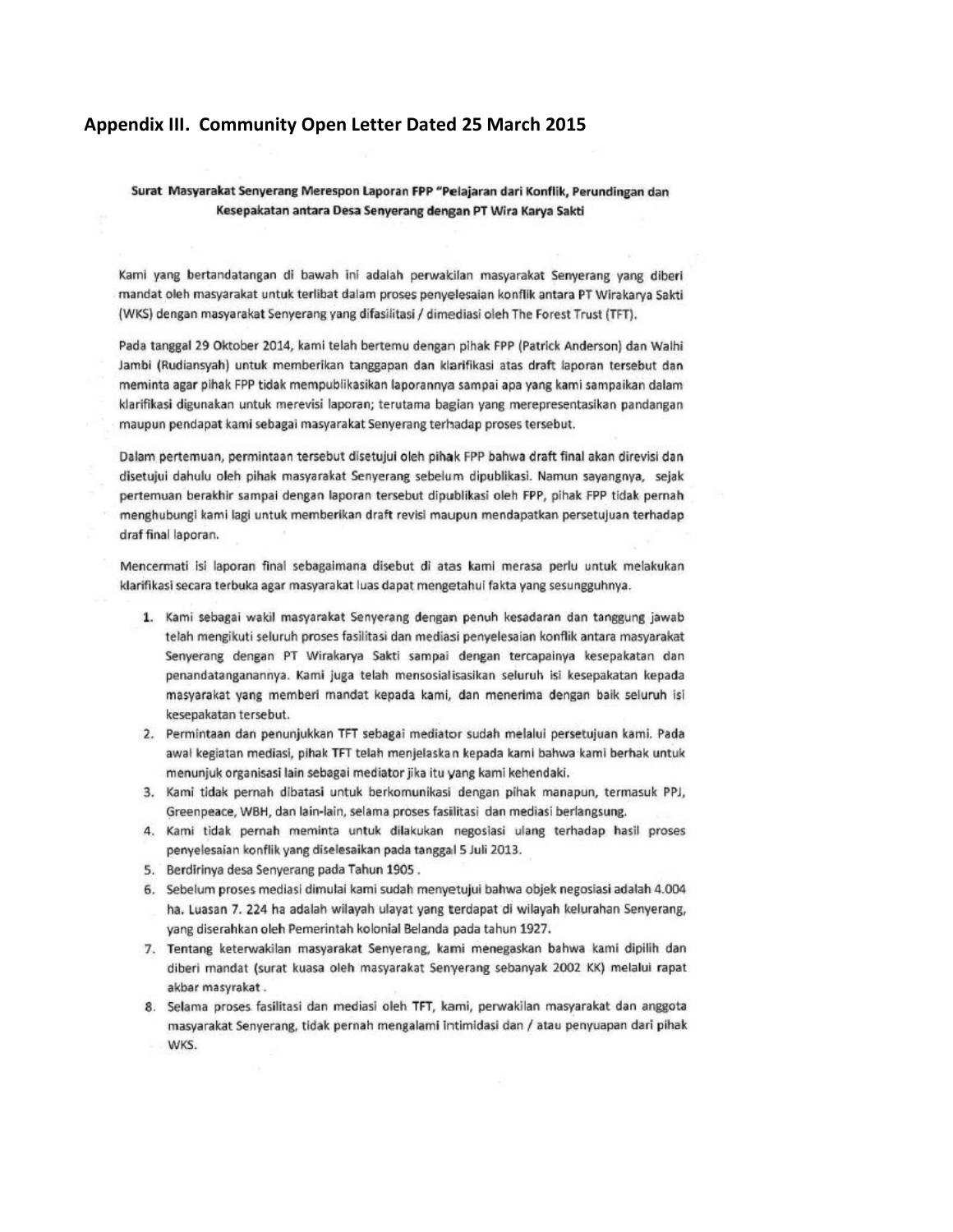9. Areal 4.004 ha telah dipetakan secara bersama-sama antara PT WKS, masyarakat Senyerang, Dinas Kehutanan yang difasilitasi oleh TFT.

Bersama ini kami juga Ingin menyampaikan perkembangan kemajuan pelaksanaan kesepakatan yang ditandatangani pada 5 Juli 2013, sebagai berikut:

- 1. Penyusunan rencana kerja implementasi pembangunan kebun karet.
- 2. Pembentukan koperasi Senyerang Bertuah
- 3. Penyerahan dana pembangunan kebun karet
- 4. Penyerahan dana bagi hasil dari lahan 3003 ha
- 5. Pelatihan Budidaya karet dari PT PN III Medan
- 6. Penanaman tanaman karet sampai bulan Desember 2014 adalah seluas 321 Ha . Bibit tanaman karet yang telah tertanam 178.443 batang.
- 7. Perkembangan tanaman karet hasil monev cukup baik umur 1 tahun
- 8. Monitoring secara berkala sudah dilaksanakan sebanyak 6 kali oleh Dinas Kehutanan Propinsi Jambi, BP2HP, Dinas Kehutanan kabupaten Tanjababar, Dinas Koperasi Tanjabbar, Dinas Perkebunan Tanjabbar, PT WKS dan TFT
- 9. MoU kesepakatan 601 ha kemitraan akasia menunggu keputusan dari Dirjen BUK

### Senyerang, 25 Maret 2015

Kami yang mewakili masyarakat Senyerang;

- 1. M Hatta
- 2. Sugeng
- Edy Waluyo  $3.$
- 4. Abdul Khalil

J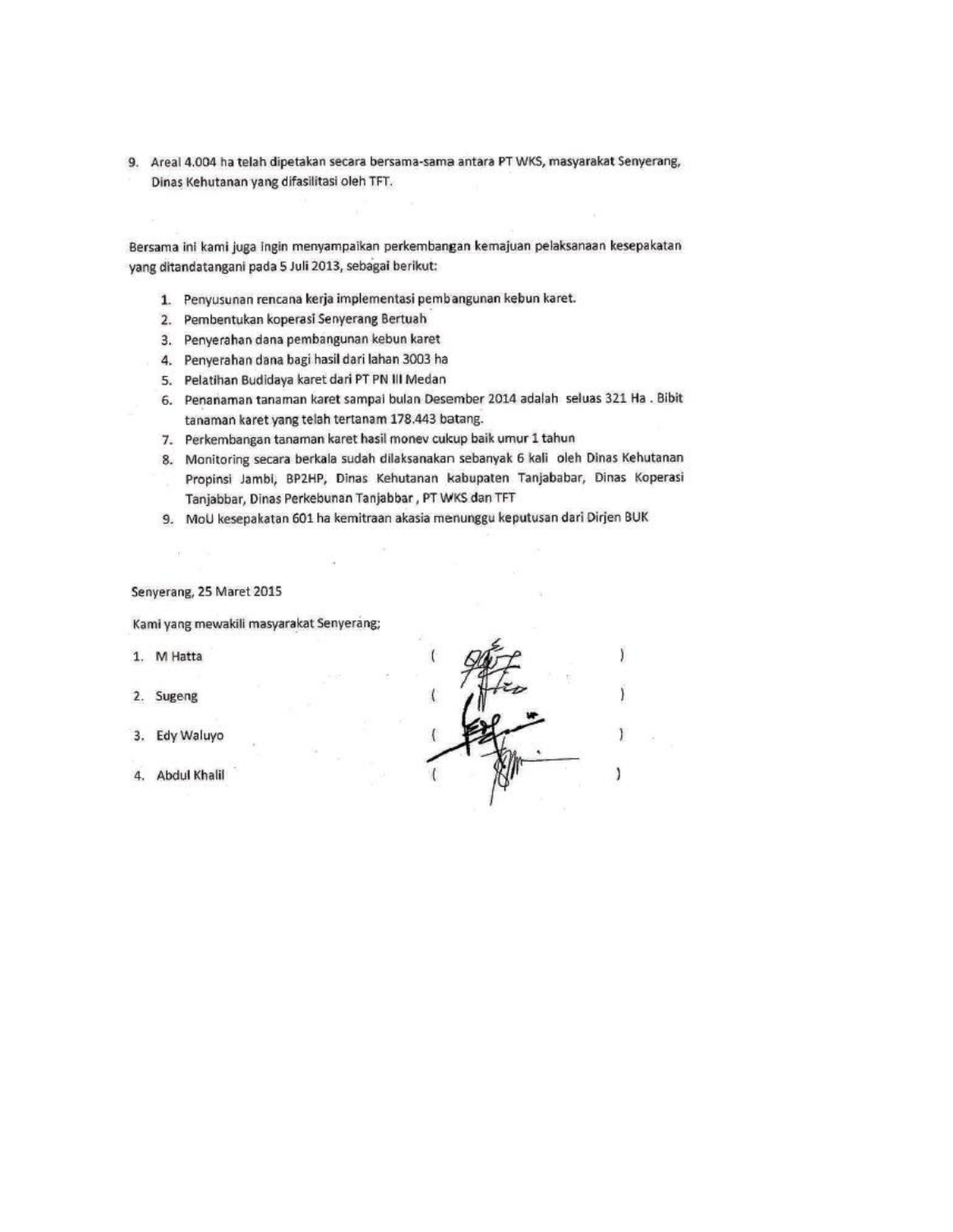

# **Appendix IV. Map of Original Land Claim by Senyerang Community of 7,224 Ha**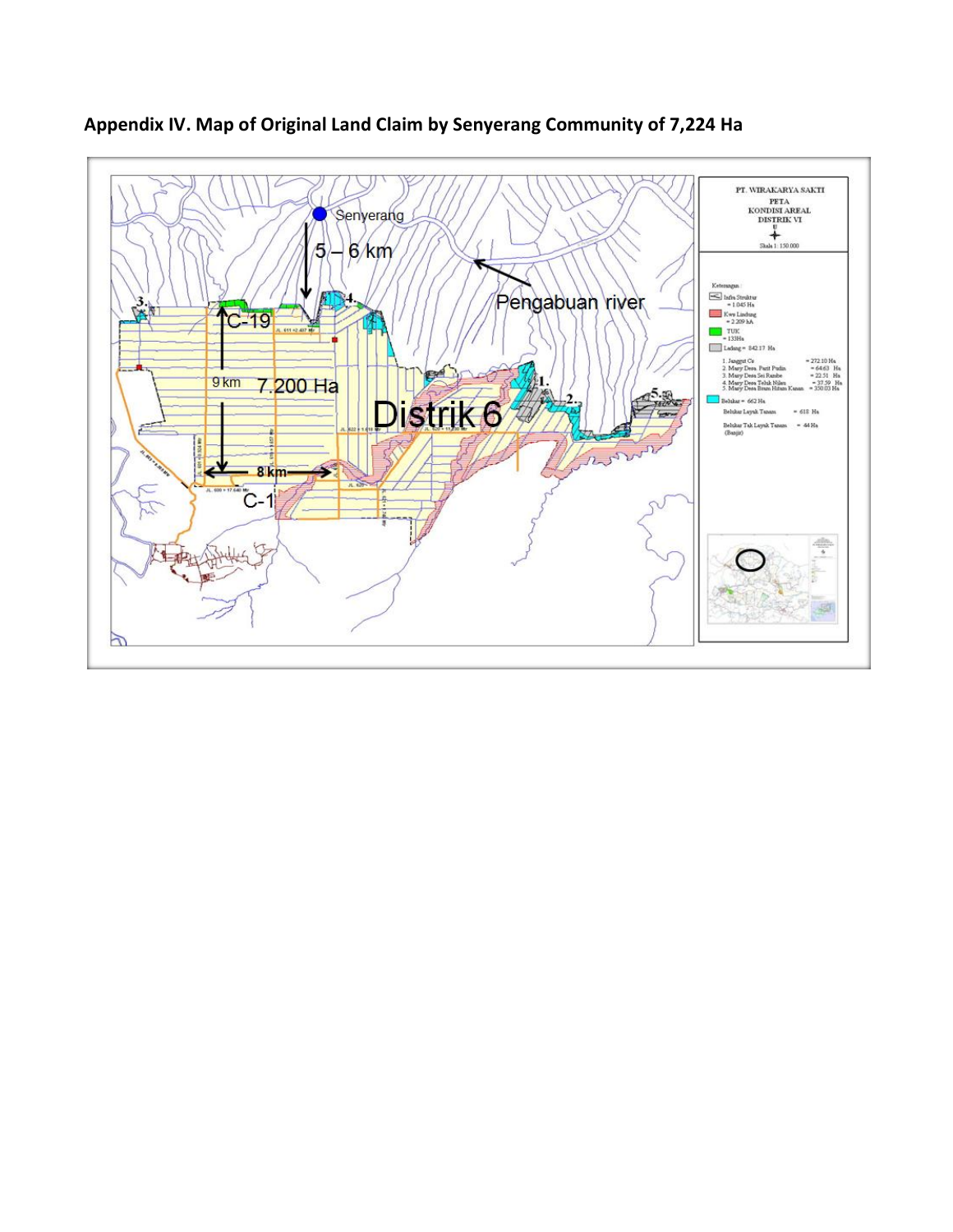# **Appendix V. Certificate/Surat Keterangan from Tungkal Head Dated 1925 for Hj. Abdoer Rahman**